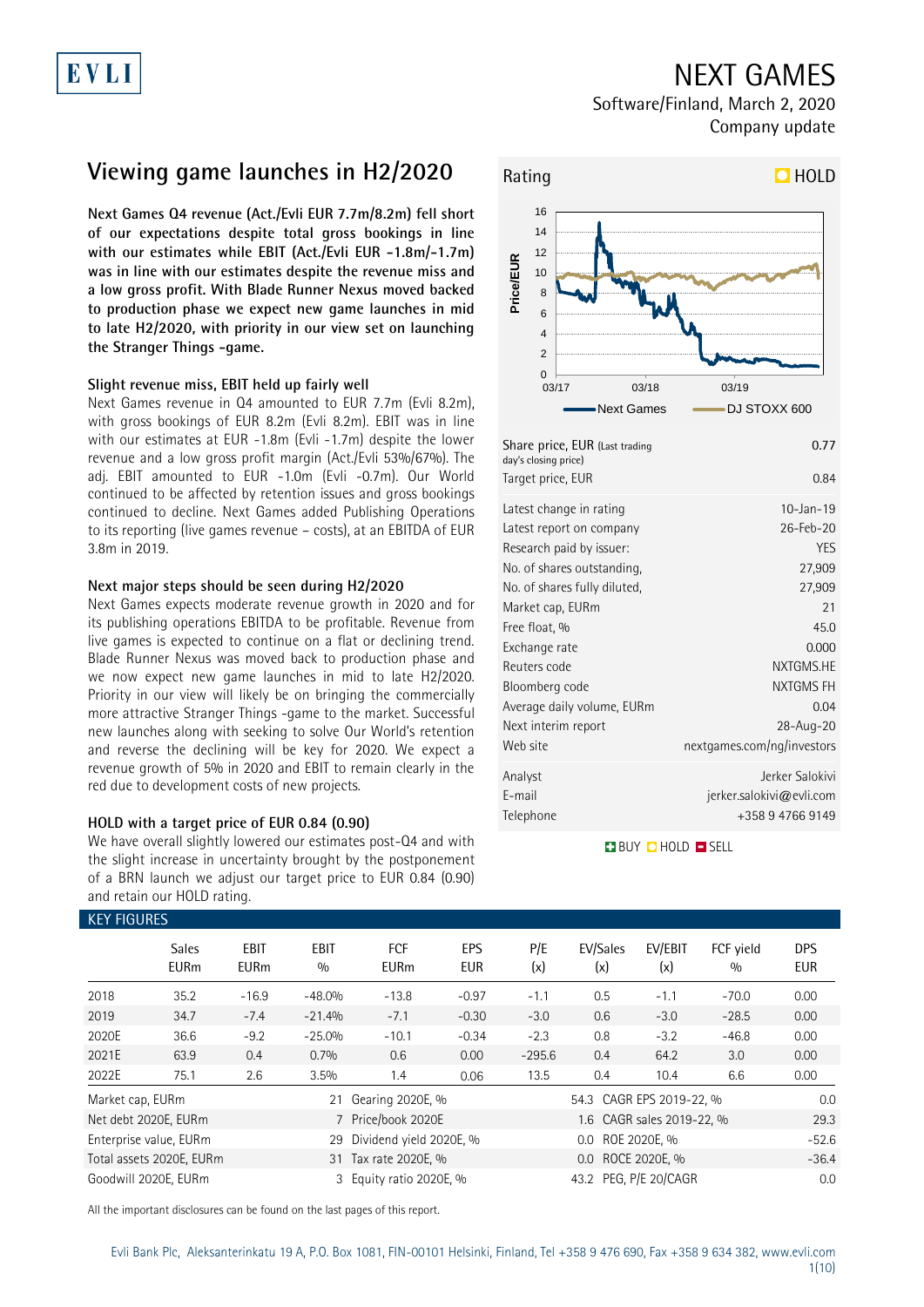| <b>Next Games</b>         | 2018    | H1/19  | H2/19  | 2019    | H1/20E | H <sub>2</sub> /20E |         | 2020E 2021E 2022E |         |
|---------------------------|---------|--------|--------|---------|--------|---------------------|---------|-------------------|---------|
| Net sales                 | 35.2    | 19.2   | 15.5   | 34.7    | 13.9   | 22.6                | 36.6    | 63.9              | 75.1    |
| change, %                 | 9%      | 83%    | $-38%$ | $-2%$   | $-28%$ | 46%                 | 5%      | 75%               | 17%     |
| Cost of revenue           | $-14.0$ | $-8.0$ | $-7.1$ | $-15.0$ | $-6.0$ | $-9.7$              | $-15.7$ | $-27.5$           | $-32.3$ |
| Gross profit              | 21.3    | 11.3   | 8.4    | 19.7    | 7.9    | 12.9                | 20.8    | 36.4              | 42.8    |
| -margin, %                | 60%     | 59%    | 54%    | 57%     | 57%    | 57%                 | 57%     | 57%               | 57%     |
| Other operating income    | 0.1     | 0.0    | 0.0    | 0.0     | 0.0    | 0.0                 | 0.0     | 0.0               | 0.0     |
| <b>R&amp;D</b> costs      | $-7.5$  | $-3.3$ | $-3.3$ | $-6.6$  | $-3.5$ | $-3.7$              | $-7.2$  | $-8.0$            | $-9.0$  |
| Sales and marketing costs | $-26.8$ | $-9.8$ | $-7.8$ | $-17.6$ | $-7.5$ | $-12.5$             | $-20.0$ | $-25.0$           | $-28.0$ |
| Admin costs               | $-4.0$  | $-1.6$ | $-1.3$ | $-3.0$  | $-1.4$ | $-1.4$              | $-2.8$  | $-3.0$            | $-3.2$  |
| <b>EBIT</b>               | $-16.9$ | $-3.5$ | $-3.9$ | $-7.4$  | $-4.5$ | $-4.7$              | $-9.2$  | 0.4               | 2.6     |
| -margin, %                | $-48%$  | $-18%$ | $-25%$ | $-21%$  | $-32%$ | $-21%$              | $-25%$  | 1%                | 3%      |
| Depreciations             | 1.7     | 1.5    | 1.5    | 2.9     | 1.4    | 1.4                 | 2.8     | 2.8               | 2.8     |
| IFRS 2 adjustment         | 1.5     | 0.2    | 0.3    | 0.5     | 0.3    | 0.3                 | 0.5     | 0.5               | 0.5     |
| Adj. operating result     | $-13.8$ | $-1.8$ | $-2.2$ | $-4.0$  | $-2.8$ | $-3.0$              | $-5.9$  | 3.7               | 5.9     |
| -margin, %                | -39%    | $-9%$  | $-14%$ | $-11%$  | $-20%$ | $-13%$              | $-16%$  | 6%                | 8%      |

| <b>Next Games</b>         | 2018 | H1/19 | H <sub>2</sub> /19 | 2019 | H1/20E | <b>H2/20E</b> |      |      | 2020E 2021E 2022E |
|---------------------------|------|-------|--------------------|------|--------|---------------|------|------|-------------------|
| DAU (m)                   | 0.46 | 0.39  | 0.30               | 0.34 | 0.27   | 0.73          | 0.73 | 0.84 | 1.11              |
| <b>TWD: NML</b>           |      | 0.21  | 0.17               | 0.19 | 0.16   | 0.15          | 0.15 | 0.10 | 0.05              |
| TWD: Our World            |      | 0.18  | 0.12               | 0.15 | 0.11   | 0.13          | 0.12 | 0.12 | 0.06              |
| <b>Blade Runner Nexus</b> |      |       |                    |      |        | 0.12          | 0.12 | 0.12 | 0.09              |
| Stranger Things -game     |      |       |                    |      |        | 0.33          | 0.33 | 0.30 | 0.25              |
| Game 1/2021               |      |       |                    |      |        |               |      | 0.20 | 0.23              |
| Game 2/2021               |      |       |                    |      |        |               |      |      | 0.23              |
| Game 1/2022               |      |       |                    |      |        |               |      |      | 0.20              |
| ARPDAU (EUR)              | 0.24 | 0.26  | 0.29               | 0.27 | 0.29   | 0.24          | 0.24 | 0.23 | 0.22              |
| TWD: NML                  |      | 0.22  | 0.23               | 0.23 | 0.22   | 0.22          | 0.22 | 0.18 | 0.17              |
| <b>TWD: Our World</b>     |      | 0.32  | 0.37               | 0.34 | 0.38   | 0.39          | 0.39 | 0.30 | 0.22              |
| <b>Blade Runner Nexus</b> |      |       |                    |      |        | 0.15          | 0.15 | 0.22 | 0.21              |
| Stranger Things -game     |      |       |                    |      |        | 0.22          | 0.22 | 0.22 | 0.25              |
| Game 1/2021               |      |       |                    |      |        |               |      | 0.23 | 0.23              |
| Game 1/2022               |      |       |                    |      |        |               |      |      | 0.23              |
| Game 2/2022               |      |       |                    |      |        |               |      |      | 0.20              |
| Gross bookings (EURm)     | 35.8 | 18.5  | 16.0               | 34.5 | 13.9   | 22.6          | 36.6 | 63.9 | 75.1              |
| <b>TWD: NML</b>           | 21.4 | 8.3   | 7.6                | 15.9 | 6.4    | 6.1           | 12.4 | 6.6  | 3.1               |
| TWD: Our World            | 14.0 | 10.2  | 8.4                | 18.5 | 7.6    | 9.3           | 16.9 | 13.1 | 4.8               |
| <b>Blade Runner Nexus</b> |      |       |                    |      |        | 0.6           | 0.6  | 9.6  | 6.9               |
| Stranger Things -game     |      |       |                    |      |        | 6.7           | 6.7  | 24.1 | 22.8              |
| Game 1/2021               |      |       |                    |      |        |               |      | 10.5 | 19.3              |
| Game 1/2022               |      |       |                    |      |        |               |      |      | 14.5              |
| Game 2/2022               |      |       |                    |      |        |               |      |      | 3.7               |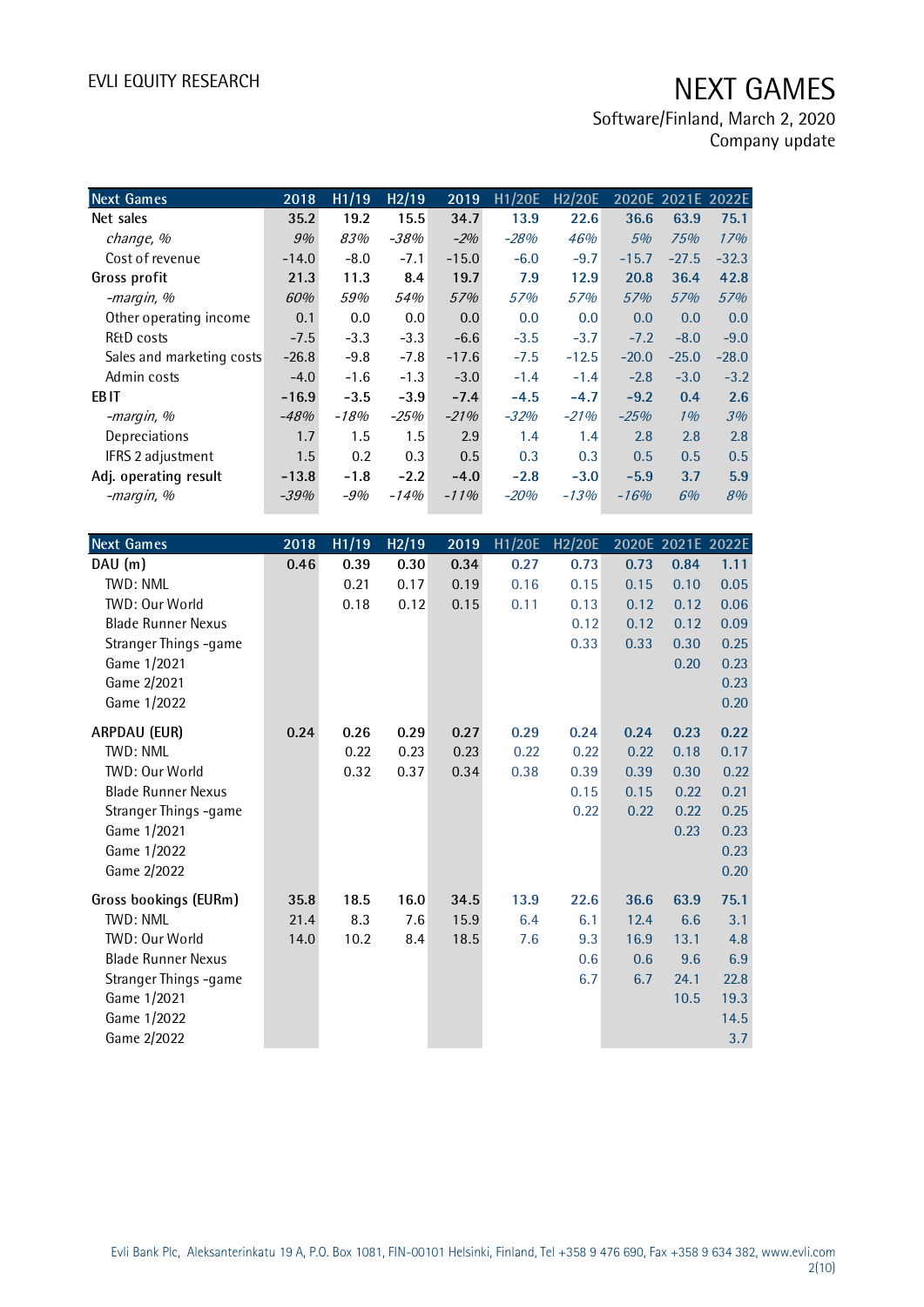| <b>INTERIM FIGURES</b>               |        |         |        |         |         |         |         |         |         |         |        |        |
|--------------------------------------|--------|---------|--------|---------|---------|---------|---------|---------|---------|---------|--------|--------|
| EVLI ESTIMATES, EURm                 | 201901 | 201902  | 201903 | 201904  | 2019    | 2020Q1E | 2020Q2E | 2020Q3E | 2020Q4E | 2020E   | 2021E  | 2022E  |
| Net sales                            | 0.0    | 19.2    | 0.0    | 15.5    | 34.7    | 0.0     | 13.9    | 0.0     | 22.6    | 36.6    | 63.9   | 75.1   |
| EBITDA                               | 0.0    | $-1.5$  | 0.0    | $-2.0$  | $-3.5$  | 0.0     | $-2.4$  | 0.0     | $-2.7$  | $-5.0$  | 4.7    | 6.9    |
| EBITDA margin (%)                    | 0.0    | $-7.9$  | 0.0    | $-12.7$ | $-10.0$ | 0.0     | $-17.5$ | 0.0     | $-11.9$ | $-13.8$ | 7.3    | 9.2    |
| EBIT                                 | 0.0    | $-3.5$  | 0.0    | $-3.9$  | $-7.4$  | 0.0     | $-4.5$  | 0.0     | $-4.7$  | $-9.2$  | 0.4    | 2.6    |
| EBIT margin (%)                      | 0.0    | $-18.2$ | 0.0    | $-25.5$ | $-21.4$ | 0.0     | $-32.0$ | 0.0     | $-20.8$ | $-25.0$ | 0.7    | 3.5    |
| Net financial items                  | 0.0    | $-0.2$  | 0.0    | $-0.1$  | $-0.3$  | 0.0     | $-0.2$  | 0.0     | $-0.2$  | $-0.4$  | $-0.5$ | $-0.6$ |
| Pre-tax profit                       | 0.0    | $-3.7$  | 0.0    | $-4.0$  | $-7.8$  | 0.0     | $-4.6$  | 0.0     | $-4.9$  | $-9.5$  | $-0.1$ | 2.0    |
| Tax                                  | 0.0    | $-0.3$  | 0.0    | $-0.2$  | $-0.5$  | 0.0     | 0.0     | 0.0     | 0.0     | 0.0     | 0.0    | $-0.4$ |
| Tax rate (%)                         | 0.0    | $-8.2$  | 0.0    | $-5.6$  | $-6.8$  | 0.0     | 0.0     | 0.0     | 0.0     | 0.0     | 20.0   | 20.0   |
| Net profit                           | 0.0    | $-4.0$  | 0.0    | $-4.3$  | $-8.3$  | 0.0     | $-4.6$  | 0.0     | $-4.9$  | $-9.5$  | $-0.1$ | 1.6    |
| EPS                                  | 0.00   | $-0.14$ | 0.00   | $-0.15$ | $-0.30$ | 0.00    | $-0.17$ | 0.00    | $-0.17$ | $-0.34$ | 0.00   | 0.06   |
| EPS adjusted (diluted no. of shares) | 0.00   | $-0.14$ | 0.00   | $-0.15$ | $-0.30$ | 0.00    | $-0.17$ | 0.00    | $-0.17$ | $-0.34$ | 0.00   | 0.06   |
| Dividend per share                   | 0.00   | 0.00    | 0.00   | 0.00    | 0.00    | 0.00    | 0.00    | 0.00    | 0.00    | 0.00    | 0.00   | 0.00   |
| SALES, EURm                          |        |         |        |         |         |         |         |         |         |         |        |        |
| Next Games                           | 0.0    | 19.2    | 0.0    | 15.5    | 34.7    | 0.0     | 13.9    | 0.0     | 22.6    | 36.6    | 63.9   | 75.1   |
| Total                                | 0.0    | 19.2    | 0.0    | 15.5    | 34.7    | 0.0     | 13.9    | 0.0     | 22.6    | 36.6    | 63.9   | 75.1   |
| SALES GROWTH, Y/Y %                  |        |         |        |         |         |         |         |         |         |         |        |        |
| Next Games                           | 0.0    | 83.5    | 0.0    | $-37.4$ | $-1.5$  | 0.0     | $-27.5$ | 0.0     | 46.2    | 5.4     | 74.8   | 17.4   |
| <b>Total</b>                         | 0.0    | 83.5    | 0.0    | $-37.4$ | $-1.5$  | 0.0     | $-27.5$ | 0.0     | 46.2    | 5.4     | 74.8   | 17.4   |
| EBIT, EURm                           |        |         |        |         |         |         |         |         |         |         |        |        |
| Next Games                           | 0.0    | $-3.5$  | 0.0    | $-3.9$  | $-7.4$  | 0.0     | $-4.5$  | 0.0     | $-4.7$  | $-9.2$  | 0.4    | 2.6    |
| Total                                | 0.0    | $-3.5$  | 0.0    | $-3.9$  | $-7.4$  | 0.0     | $-4.5$  | 0.0     | $-4.7$  | $-9.2$  | 0.4    | 2.6    |
| EBIT margin, %                       |        |         |        |         |         |         |         |         |         |         |        |        |
| Next Games                           | 0.0    | $-18.2$ | 0.0    | $-25.5$ | $-21.4$ | 0.0     | $-32.0$ | 0.0     | $-20.8$ | $-25.0$ | 0.7    | 3.5    |
| Total                                | 0.0    | $-18.2$ | 0.0    | $-25.5$ | $-21.4$ | 0.0     | $-32.0$ | 0.0     | $-20.8$ | $-25.0$ | 0.7    | 3.5    |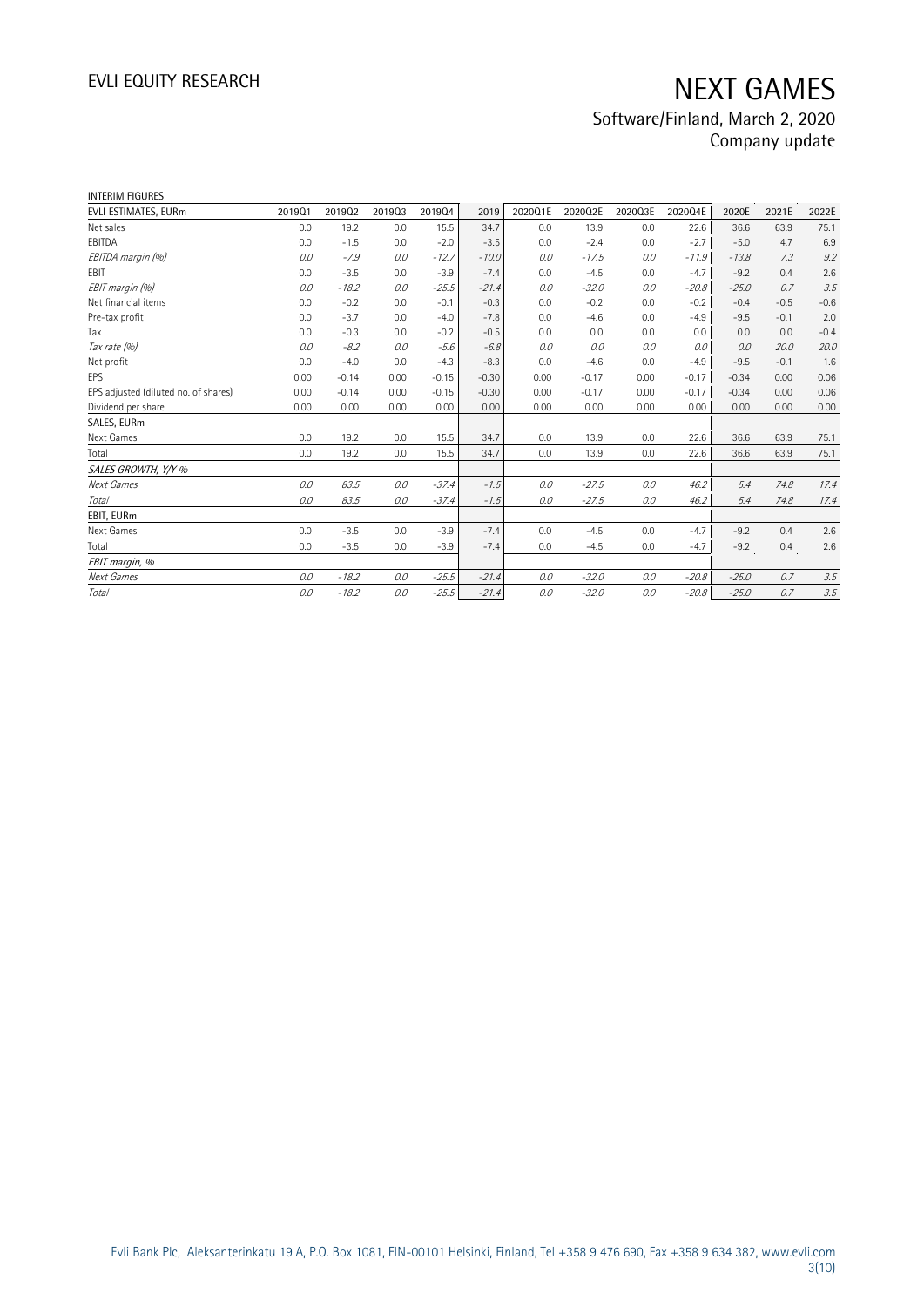| INCOME STATEMENT, EURm                   | 2015                | 2016                | 2017                | 2018                | 2019                | 2020E               | 2021E          | 2022E               |
|------------------------------------------|---------------------|---------------------|---------------------|---------------------|---------------------|---------------------|----------------|---------------------|
| Sales                                    | 9.7                 | 31.1                | 32.5                | 35.2                | 34.7                | 36.6                | 63.9           | 75.1                |
| Sales growth (%)                         | 242,600.0           | 220.5               | 4.4                 | 8.5                 | $-1.5$              | 5.4                 | 74.8           | 17.4                |
| EBITDA                                   | $-6.6$              | $-1.9$              | $-4.7$              | $-14.7$             | $-3.5$              | $-5.0$              | 4.7            | 6.9                 |
| EBITDA margin (%)                        | $-68.5$             | $-6.3$              | $-14.4$             | $-41.9$             | $-10.0$             | $-13.8$             | 7.3            | 9.2                 |
| Depreciation                             | $-0.4$              | $-0.2$              | $-0.4$              | $-2.2$              | $-4.0$              | $-4.1$              | $-4.2$         | $-4.3$              |
| EBITA                                    | $-7.0$              | $-2.2$              | $-5.1$              | $-16.9$             | $-7.4$              | $-9.2$              | 0.4            | 2.6                 |
| Goodwill amortization / writedown        | 0.0                 | 0.0                 | 0.0                 | 0.0                 | 0.0                 | 0.0                 | 0.0            | 0.0                 |
| EBIT                                     | $-7.0$              | $-2.2$              | $-5.1$              | $-16.9$             | $-7.4$              | $-9.2$              | 0.4            | 2.6                 |
| EBIT margin (%)                          | $-72.5$             | $-7.0$              | $-15.6$             | $-48.0$             | $-21.4$             | $-25.0$             | 0.7            | 3.5                 |
| <b>Reported EBIT</b>                     | $-7.0$              | $-2.2$              | $-5.1$              | $-16.9$             | $-7.4$              | $-9.2$              | 0.4            | 2.6                 |
| EBIT margin (reported) (%)               | $-72.5$             | $-7.0$              | $-15.6$             | $-48.0$             | $-21.4$             | $-25.0$             | 0.7            | 3.5                 |
| Net financials                           | 0.2                 | $-0.1$              | $-1.0$              | 0.0                 | $-0.3$              | $-0.4$              | $-0.5$         | $-0.6$              |
| Pre-tax profit                           | $-6.9$              | $-2.3$              | $-6.0$              | $-16.9$             | $-7.8$              | $-9.5$              | $-0.1$         | 2.0                 |
| Taxes                                    | 0.0                 | 2.5                 | $-0.1$              | $-1.2$              | $-0.5$              | 0.0                 | 0.0            | $-0.4$              |
| Minority shares                          | 0.0                 | $-0.1$              | 0.0                 | 0.0                 | 0.0                 | 0.0                 | 0.0            | 0.0                 |
| Net profit                               | $-6.9$              | 0.1                 | $-6.1$              | $-18.0$             | $-8.3$              | $-9.5$              | $-0.1$         | 1.6                 |
| Cash NRIs                                | 0.0                 | 0.0                 | 0.0                 | 0.0                 | 0.0                 | 0.0                 | 0.0            | 0.0                 |
| Non-cash NRIs                            | 0.0                 | 0.0                 | 0.0                 | 0.0                 | 0.0                 | 0.0                 | 0.0            | 0.0                 |
| <b>BALANCE SHEET, EURm</b>               |                     |                     |                     |                     |                     |                     |                |                     |
| Assets                                   |                     |                     |                     |                     |                     |                     |                |                     |
| Fixed assets                             | $\mathbf{1}$        | 3                   | 8                   | 13                  | 13                  | 14                  | 14             | 15                  |
| Goodwill                                 | $\mathsf{O}\xspace$ | $\overline{2}$      | 3                   | 3                   | 3                   | $\sqrt{3}$          | $\sqrt{3}$     | 3                   |
| Right of use assets                      | $\mathsf{O}\xspace$ | $\mathbf 0$         | $\overline{0}$      | 5                   | $\overline{4}$      | $\overline{4}$      | $\overline{4}$ | $\overline{4}$      |
| Inventory                                | $\overline{0}$      | $\mathbf 0$         | $\mathbf{0}$        | $\mathbf 0$         | $\mathbf 0$         | $\mathbf 0$         | $\mathbf 0$    | $\mathbf 0$         |
| Receivables                              | 3                   | $\,6\,$             | 5                   | 6                   | $\mathsf S$         | $\,6\,$             | 10             | 11                  |
| Liquid funds                             | 5                   | $\overline{4}$      | 26                  | $\overline{7}$      | 8                   | 3                   | $\overline{4}$ | 8                   |
| Total assets                             | $9\,$               | 17                  | 46                  | 36                  | 35                  | 31                  | 37             | 43                  |
| Liabilities                              |                     |                     |                     |                     |                     |                     |                |                     |
| Shareholder's equity                     | 5                   | $\overline{7}$      | 39                  | 23                  | 23                  | 13                  | 13             | 15                  |
| Minority interest                        | $\overline{0}$      | $\mathsf{O}\xspace$ | $\mathbf{0}$        | $\overline{0}$      | $\overline{0}$      | $\mathsf{O}\xspace$ | $\mathbf{0}$   | $\overline{0}$      |
| Convertibles                             | $\mathsf{O}\xspace$ | $\mathbf 0$         | $\mathbf 0$         | 0                   | $\mathbf 0$         | $\mathsf{O}\xspace$ | $\mathbf 0$    | $\mathsf{O}\xspace$ |
| Lease liabilities                        | 0                   | $\mathbf 0$         | $\mathbf 0$         | 5                   | $\overline{4}$      | $\overline{4}$      | $\overline{4}$ | $\overline{4}$      |
| Deferred taxes                           | $\mathsf{O}\xspace$ | $\mathbf 0$         | $\mathsf{O}\xspace$ | $\mathsf{O}\xspace$ | $\mathsf{O}\xspace$ | $\mathsf{O}\xspace$ | $\mathbf 0$    | $\mathbf 0$         |
| Interest bearing debt                    | $\overline{0}$      | $\mathbf{1}$        | $\mathbf{1}$        | $\mathbf{1}$        | $\overline{1}$      | $6\,$               | $\overline{7}$ | 8                   |
| Non-interest bearing current liabilities | $\overline{4}$      | $\mathsf g$         | 6                   | 8                   | $\overline{7}$      | $\overline{7}$      | 13             | 15                  |
| Other interest-free debt                 | $\mathsf{O}\xspace$ | $\mathbf 0$         | $\mathbf 0$         | $\mathbf 0$         | $\mathbf 0$         | $\mathsf{O}\xspace$ | $\mathbf 0$    | $\mathbf 0$         |
| Total liabilities                        | $9\,$               | 17                  | 46                  | 37                  | 35                  | 31                  | 37             | 43                  |
| CASH FLOW, EURm                          |                     |                     |                     |                     |                     |                     |                |                     |
| + EBITDA                                 | $-7$                | $-2$                | $-5$                | $-15$               | $-3$                | $-5$                | $\overline{5}$ | $\overline{7}$      |
| - Net financial items                    | $\mathsf{O}\xspace$ | $\mathbf 0$         | $-1$                | $\mathbf 0$         | $\mathbf 0$         | $\mathsf{O}\xspace$ | $-1$           | $-1$                |
| - Taxes                                  | $\overline{0}$      | $\mathbf 0$         | $\mathbf 0$         | $\mathbf 0$         | $\mathbf 0$         | $\mathsf{O}\xspace$ | $\mathbf{0}$   | $\mathbf 0$         |
| - Increase in Net Working Capital        | $\mathsf{O}\xspace$ | $\mathbf 0$         | $-1$                | $\mathbf{1}$        | $\mathsf{O}\xspace$ | $\mathsf{O}\xspace$ | $\mathbf{1}$   | $\mathbf{1}$        |
| $+/-$ Other                              | $\overline{0}$      | $\overline{2}$      | $\mathbf{3}$        | $\overline{2}$      | $\mathbf 0$         | $\mathsf{O}\xspace$ | $\mathbf 0$    | $\mathbf 0$         |
| $=$ Cash flow from operations            | $-7$                | $\mathbf 0$         | $-4$                | $-12$               | $-4$                | $-5$                | 6              | $6\phantom{1}6$     |
| - Capex                                  | $-1$                | $\mathbf{1}$        | $\mathbf 0$         | $-2$                | $-3$                | $-5$                | $-5$           | $-5$                |
| - Acquisitions                           | $\mathbf{0}$        | $\mathbf 0$         | $\mathbf 0$         | $\mathbf 0$         | $\mathsf{O}\xspace$ | $\mathsf{O}\xspace$ | $\mathbf 0$    | $\mathbf 0$         |
| + Divestments                            | $\mathbb O$         | $\mathbf 0$         | $\overline{0}$      | $\mathbf 0$         | $\mathsf{O}\xspace$ | $\mathsf{O}\xspace$ | $\mathbf 0$    | $\mathbf 0$         |
| = Free cash flow                         | -8                  | $\mathbf 0$         | $-4$                | $-14$               | $-7$                | $-10$               | $\mathbf{1}$   | 1                   |
| +/- New issues/buybacks                  | $9\,$               | 3                   | 38                  | $\overline{2}$      | 8                   | $\mathsf{O}\xspace$ | $\mathbf 0$    | $\mathbf 0$         |
| - Paid dividend                          | $\mathsf{O}\xspace$ | $\mathbf 0$         | $\mathbf 0$         | $\mathbf 0$         | $\mathbf 0$         | $\mathsf{O}\xspace$ | $\mathbf 0$    | $\mathbf 0$         |
| $+/-$ Other                              | $\mathbf{1}$        | $-4$                | $-11$               | $-7$                | $-1$                | 5                   | $\mathbf{1}$   | $\overline{2}$      |
| Change in cash                           | $\overline{2}$      | $-1$                | 23                  | $-19$               | $\mathbf 0$         | $-5$                | $\overline{2}$ | 3                   |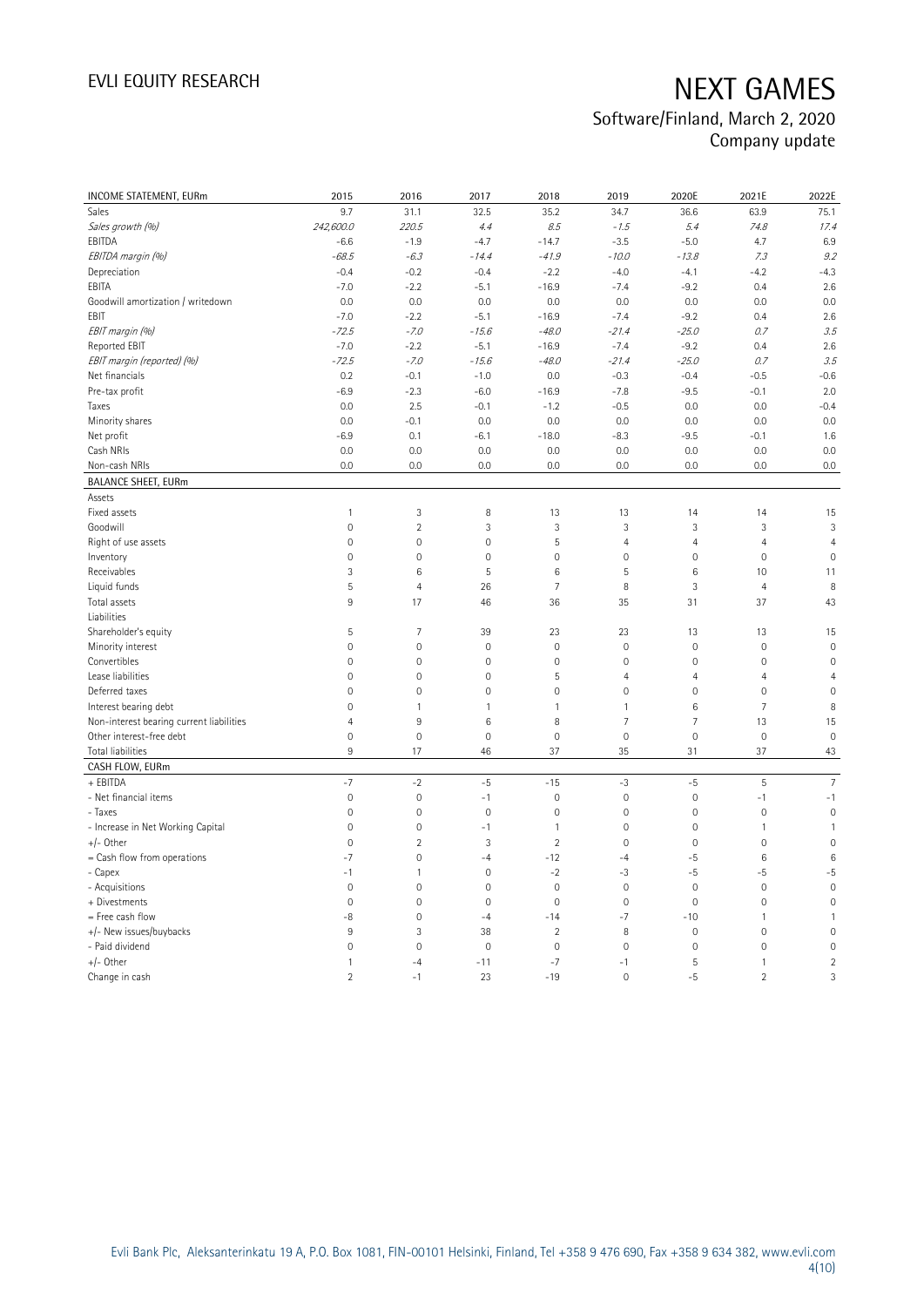| <b>KEY FIGURES</b>                             | 2016            | 2017               | 2018               | 2019               | 2020E              | 2021E               | 2022E          |
|------------------------------------------------|-----------------|--------------------|--------------------|--------------------|--------------------|---------------------|----------------|
| M-cap                                          | $\overline{0}$  | 168                | 20                 | 25                 | 21                 | 21                  | 21             |
| Net debt (excl. convertibles)                  | $-3$            | $-26$              | $-1$               | $-3$               | $\overline{7}$     | $\overline{7}$      | 5              |
| Enterprise value                               | $-3$            | 143                | 18                 | 22                 | 29                 | 28                  | 27             |
| Sales                                          | 31              | 32                 | 35                 | 35                 | 37                 | 64                  | 75             |
| EBITDA                                         | $-2$            | $-5$               | $-15$              | $-3$               | $-5$               | 5                   | $\overline{7}$ |
| EBIT                                           | $-2$            | $-5$               | $-17$              | $-7$               | -9                 | $\mathsf{O}\xspace$ | 3              |
| Pre-tax                                        | $-2$            | $-6$               | $-17$              | $-8$               | $-10$              | $\mathsf{O}\xspace$ | $\overline{2}$ |
| Earnings                                       | $\mathbf{0}$    | $-6$               | $-18$              | $-8$               | $-10$              | 0                   | $\sqrt{2}$     |
| Equity book value (excl. minorities)           | $\overline{7}$  | 39                 | 23                 | 23                 | 13                 | 13                  | 15             |
| Valuation multiples                            |                 |                    |                    |                    |                    |                     |                |
| EV/sales                                       | $-0.1$          | 4.4                | 0.5                | 0.6                | 0.8                | 0.4                 | 0.4            |
| EV/EBITDA                                      | 1.4             | $-30.4$            | $-1.2$             | $-6.4$             | $-5.7$             | 6.0                 | 3.9            |
| EV/EBITA                                       | 1.2             | $-28.1$            | $-1.1$             | $-3.0$             | $-3.2$             | 64.2                | 10.4           |
| EV/EBIT                                        | 1.2             | $-28.1$            | $-1.1$             | $-3.0$             | $-3.2$             | 64.2                | 10.4           |
| EV/OCF                                         | 6.0             | $-34.7$            | $-1.5$             | $-6.1$             | $-5.4$             | 5.1                 | 4.2            |
| EV/FCFF                                        | 80.4            | $-23.4$            | $-1.0$             | $-3.6$             | $-3.4$             | 13.1                | 9.0            |
| P/FCFE                                         | 0.0             | $-39.4$            | $-1.4$             | $-3.5$             | $-2.1$             | 33.9                | 15.3           |
| P/E                                            | 0.0             | $-30.1$            | $-1.1$             | $-3.0$             | $-2.3$             | $-295.6$            | 13.5           |
| P/B                                            | 0.0             | 4.3                | 0.9                | 1.1                | 1.6                | 1.6                 | 1.4            |
| Target EV/EBITDA                               | 0.0             | 0.0                | 0.0                | 0.0                | $-6.1$             | 6.4                 | 4.2            |
| Target EV/EBIT                                 | 0.0             | 0.0                | 0.0                | 0.0                | $-3.4$             | 68.3                | 11.1           |
| Target EV/FCF                                  | 0.0             | 0.0                | 0.0                | 0.0                | $-3.0$             | 47.4                | 20.3           |
| Target P/B                                     | O.O             | 0.0                | 0.0                | 0.0                | 1.8                | 1.8                 | 1.6            |
| Target P/E                                     | O.O             | 0.0                | 0.0                | 0.0                | $-2.5$             | $-322.4$            | 14.7           |
| Per share measures                             |                 |                    |                    |                    |                    |                     |                |
|                                                |                 |                    |                    |                    |                    |                     |                |
| Number of shares                               |                 |                    |                    |                    |                    |                     |                |
| Number of shares (diluted)                     | 3,325           | 18,219             | 18,503<br>18,503   | 27,909             | 27,909             | 27,909              | 27,909         |
| EPS                                            | 3,325           | 18,219             |                    | 27,909             | 27,909             | 27,909              | 27,909         |
| Operating cash flow per share                  | 0.03<br>$-0.14$ | $-0.34$<br>$-0.23$ | $-0.97$<br>$-0.65$ | $-0.30$<br>$-0.13$ | $-0.34$<br>$-0.19$ | 0.00<br>0.20        | 0.06<br>0.23   |
| Free cash flow per share                       | 0.02            | $-0.23$            | $-0.74$            | $-0.25$            | $-0.36$            | 0.02                | 0.05           |
| Book value per share                           | 2.22            | 2.16               | 1.24               | 0.82               | 0.48               | 0.47                | 0.53           |
| Dividend per share                             | 0.00            | 0.00               | 0.00               | 0.00               | 0.00               | 0.00                | 0.00           |
|                                                | 0.0             | 0.0                | 0.0                |                    | 0.0                | 0.0                 |                |
| Dividend payout ratio, %<br>Dividend yield, %  | 0.0             | 0.0                | 0.0                | 0.0<br>0.0         | 0.0                | 0.0                 | 0.0<br>0.0     |
| FCF yield, %                                   | 0.0             | $-2.5$             | $-70.0$            | $-28.5$            | $-46.8$            | 3.0                 | 6.6            |
| Efficiency measures                            |                 |                    |                    |                    |                    |                     |                |
| <b>ROE</b>                                     |                 |                    |                    |                    |                    |                     |                |
|                                                | 1.6             | $-26.2$            | $-58.0$<br>$-49.5$ | $-36.3$            | $-52.6$            | $-0.5$<br>1.8       | 11.4           |
| <b>ROCE</b>                                    | $-32.7$         | $-22.8$            |                    | $-26.9$            | $-36.4$            |                     | 10.0           |
| Financial ratios                               |                 |                    |                    |                    |                    |                     |                |
| Inventories as % of sales                      | 0.0             | 0.0                | 0.0                | 0.0                | 0.0                | 0.0                 | 0.0            |
| Receivables as % of sales                      | 19.7            | 15.3               | 18.0               | 15.1               | 15.1               | 15.1                | 15.1           |
| Non-interest bearing liabilities as % of sales | 27.9            | 17.3               | 22.1               | 20.1               | 20.1               | 20.1                | 20.1           |
| NWC/sales, %                                   | $-8.2$          | $-1.9$             | $-4.1$             | $-5.0$             | $-5.0$             | $-5.0$              | $-5.0$         |
| Operative CAPEX/sales, %                       | $-1.6$          | 0.5                | 5.0                | 9.9                | 13.0               | 7.6                 | 6.7            |
| CAPEX/sales (incl. acquisitions), %            | $-1.6$          | 0.5                | 5.0                | 9.9                | 13.0               | 7.6                 | 6.7            |
| FCFF/EBITDA                                    | 0.0             | 1.3                | 1.3                | 1.8                | 1.7                | 0.5                 | 0.4            |
| Net debt/EBITDA, book-weighted                 | 1.4             | 5.5                | 0.1                | 0.8                | $-1.4$             | 1.4                 | 0.8            |
| Debt/equity, market-weighted                   | 0.0             | 0.0                | 0.0                | 0.0                | 0.3                | 0.3                 | 0.4            |
| Equity ratio, book-weighted<br>Gearing, %      | 50.9<br>$-36.9$ | 88.7<br>$-65.2$    | 62.6<br>$-6.2$     | 65.9<br>$-12.4$    | 43.2<br>54.3       | 35.7<br>49.8        | 34.8<br>35.0   |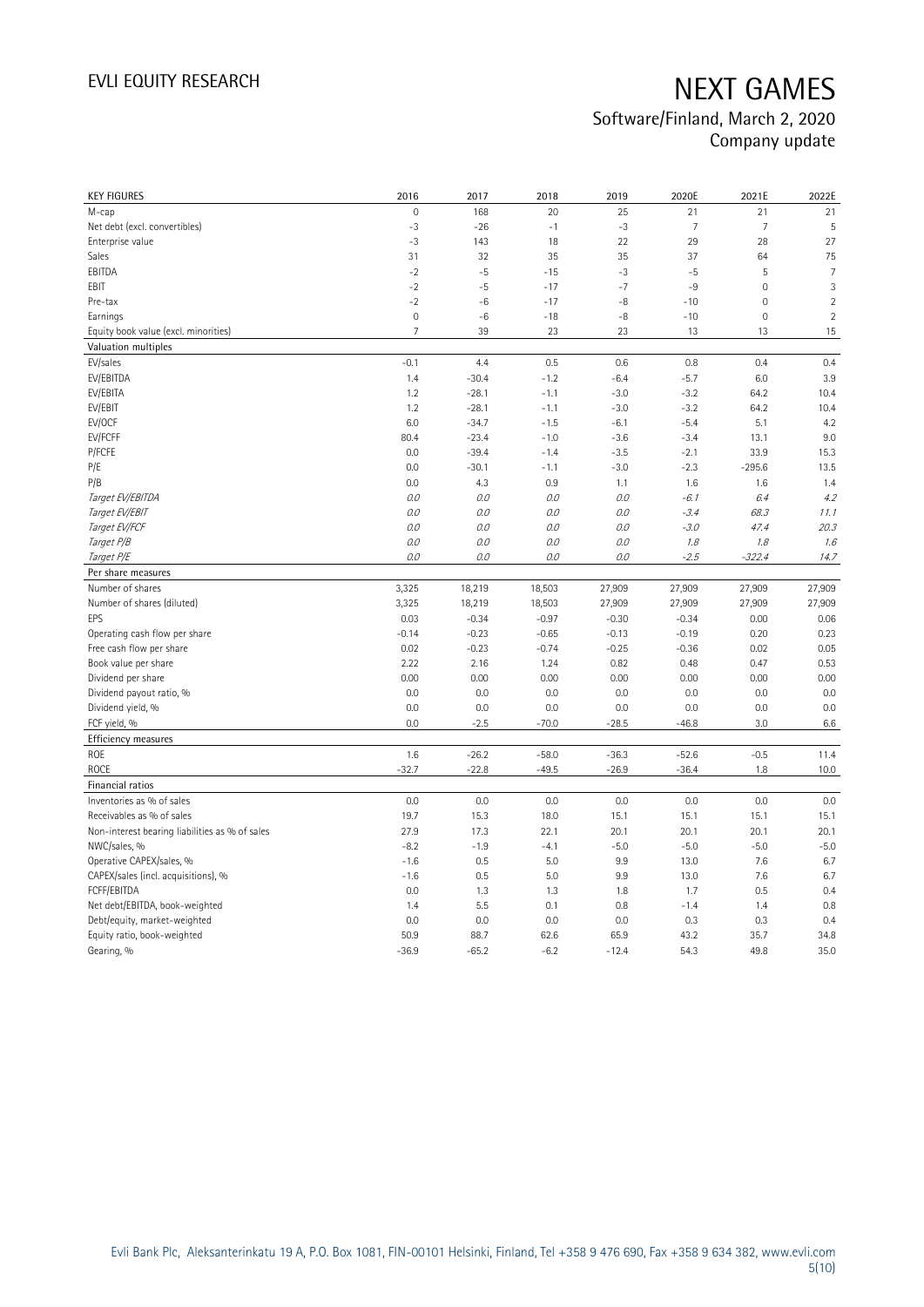COMPANY DESCRIPTION: Next Games is a Finland-based developer and publisher of licensed mobile games. The Company develops games in cooperation with the license owners of the entertainment products, for instance a television series. The company's current live games include The Walking Dead No Man's Land and the Walking Dead: Our World along with several new projects under development.

INVESTMENT CASE: Next Games' success will rely heavily on the launch of new games during 2020. Growth has been stagnant as the number of users in both live games have seen a declining trend. With an expected larger portfolio of live games in the coming years, growth should in our view pick up and profitability improve due to a lower relative share of development costs.

| OWNERSHIP STRUCTURE                        | <b>SHARES</b> | <b>EURm</b> | 0/0     |
|--------------------------------------------|---------------|-------------|---------|
| Ovaskainen Jari Juhani Rainer              | 6,578,068     | 5.065       | 23.6%   |
| IDG Ventures USA III, L.P.                 | 1,188,306     | 0.915       | 4.3%    |
| Hiitola Kalle Johannes                     | 971,675       | 0.748       | 3.5%    |
| Achrén Joakim Tomas Johan                  | 937,698       | 0.722       | 3.4%    |
| Jumisko Jaakko Ensio                       | 830,246       | 0.639       | 3.0%    |
| Ilmarinen Mutual Pension Insurance Company | 819,336       | 0.631       | 2.9%    |
| Achrén Mikael Jan Kennet                   | 811,367       | 0.625       | 2.9%    |
| Varma Mutual Pension Insurance Company     | 570,000       | 0.439       | 2.0%    |
| Nuard Ventures Oy                          | 364,000       | 0.280       | 1.3%    |
| Danske Invest Finnish Small Cap Fund       | 306,465       | 0.236       | $1.1\%$ |
| Ten largest                                | 13,377,161    | 10.300      | 48%     |
| Residual                                   | 14,531,539    | 11.189      | 52%     |
| Total                                      | 27,908,700    | 21.490      | 100%    |

| <b>EARNINGS CALENDAR</b> |           |
|--------------------------|-----------|
| August 28, 2020          | Q2 report |
|                          |           |
|                          |           |
|                          |           |
| OTHER EVENTS             |           |
| May 20, 2020             | AGM       |
|                          |           |
| COMPANY MISCELLANEOUS    |           |

| CEO: Teemu Huuhtanen | Aleksanterinkatu 9A, 00100 Helsinki |
|----------------------|-------------------------------------|
| CFO: Annina Salvén   | Tel:                                |
| IR:                  |                                     |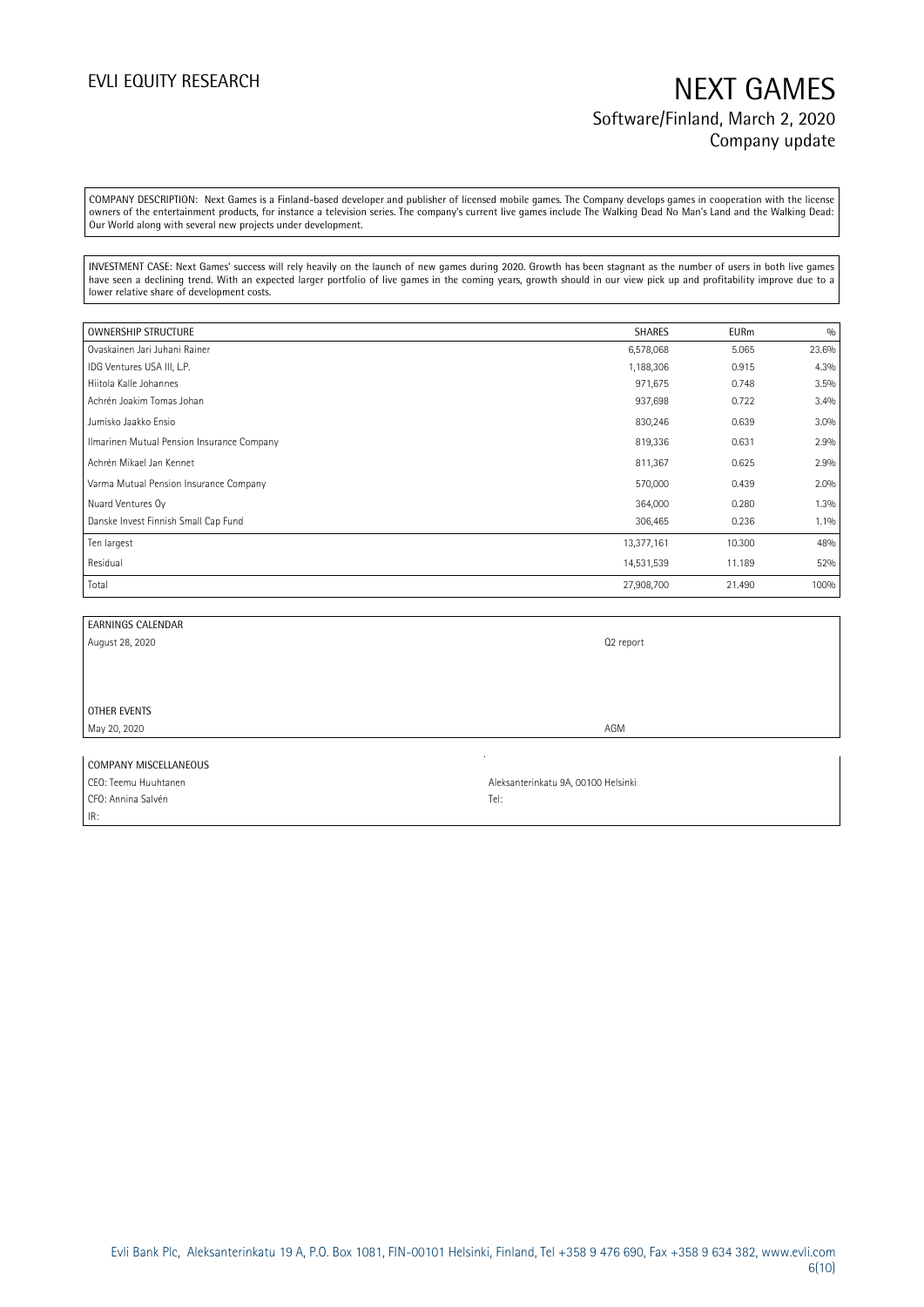DEFINITIONS

| P/E                                                                                                 | EPS                                                                                          |
|-----------------------------------------------------------------------------------------------------|----------------------------------------------------------------------------------------------|
|                                                                                                     |                                                                                              |
| Price per share<br>Earnings per share                                                               | Profit before extraord. items and taxes-income taxes + minority interest<br>Number of shares |
|                                                                                                     |                                                                                              |
| P/BV                                                                                                | <b>DPS</b>                                                                                   |
|                                                                                                     |                                                                                              |
| Price per share                                                                                     | Dividend for the financial period per share                                                  |
| Shareholders' equity + taxed provisions per share                                                   |                                                                                              |
|                                                                                                     |                                                                                              |
| Market cap                                                                                          | OCF (Operating cash flow)                                                                    |
|                                                                                                     |                                                                                              |
| Price per share * Number of shares                                                                  | EBITDA - Net financial items - Taxes - Increase in working                                   |
|                                                                                                     | capital - Cash NRIs ± Other adjustments                                                      |
|                                                                                                     |                                                                                              |
| EV (Enterprise value)                                                                               | FCF (Free cash flow)                                                                         |
|                                                                                                     |                                                                                              |
| Market cap + net debt + minority interest at market value -                                         | Operating cash flow - operative CAPEX - acquisitions + divestments                           |
| share of associated companies at market value                                                       |                                                                                              |
|                                                                                                     |                                                                                              |
| EV/Sales                                                                                            | FCF yield, %                                                                                 |
|                                                                                                     |                                                                                              |
| Enterprise value<br>Sales                                                                           | Free cash flow                                                                               |
|                                                                                                     | Market cap                                                                                   |
| EV/EBITDA                                                                                           | Operative CAPEX/sales                                                                        |
|                                                                                                     |                                                                                              |
| Enterprise value                                                                                    | Capital expenditure - divestments - acquisitions                                             |
| Earnings before interest, tax, depreciation and amortization                                        | Sales                                                                                        |
| EV/EBIT                                                                                             | Net working capital                                                                          |
|                                                                                                     |                                                                                              |
|                                                                                                     | Current assets - current liabilities                                                         |
| Enterprise value<br>Operating profit                                                                |                                                                                              |
|                                                                                                     |                                                                                              |
| Net debt                                                                                            | Capital employed/Share                                                                       |
|                                                                                                     |                                                                                              |
| Interest bearing debt - financial assets                                                            | Total assets - non-interest bearing debt                                                     |
|                                                                                                     | Number of shares                                                                             |
| Total assets                                                                                        | Gearing                                                                                      |
|                                                                                                     |                                                                                              |
| Balance sheet total                                                                                 | Net debt                                                                                     |
|                                                                                                     | Equity                                                                                       |
| Div yield, %                                                                                        | Debt/Equity, %                                                                               |
|                                                                                                     |                                                                                              |
| Dividend per share                                                                                  | Interest bearing debt                                                                        |
| Price per share                                                                                     | Shareholders' equity + minority interest + taxed provisions                                  |
|                                                                                                     |                                                                                              |
|                                                                                                     |                                                                                              |
| Payout ratio, %                                                                                     | Equity ratio, %                                                                              |
|                                                                                                     |                                                                                              |
| Total dividends<br>Earnings before extraordinary items and taxes - income taxes + minority interest | Shareholders' equity $+$ minority interest $+$ taxed provisions                              |
|                                                                                                     | Total assets - interest-free loans                                                           |
|                                                                                                     |                                                                                              |
| ROCE, %                                                                                             | CAGR, %                                                                                      |
|                                                                                                     |                                                                                              |
| Profit before extraordinary items + interest expenses+ other financial costs                        | Cumulative annual growth rate = Average growth per year                                      |
| Balance sheet total - non-interest bearing debt (average)                                           |                                                                                              |
|                                                                                                     |                                                                                              |
| ROE, %                                                                                              |                                                                                              |
|                                                                                                     |                                                                                              |
| Profit before extraordinary items and taxes - income taxes                                          |                                                                                              |
| Shareholder's equity + minority interest + taxed provisions (average)                               |                                                                                              |
|                                                                                                     |                                                                                              |
|                                                                                                     |                                                                                              |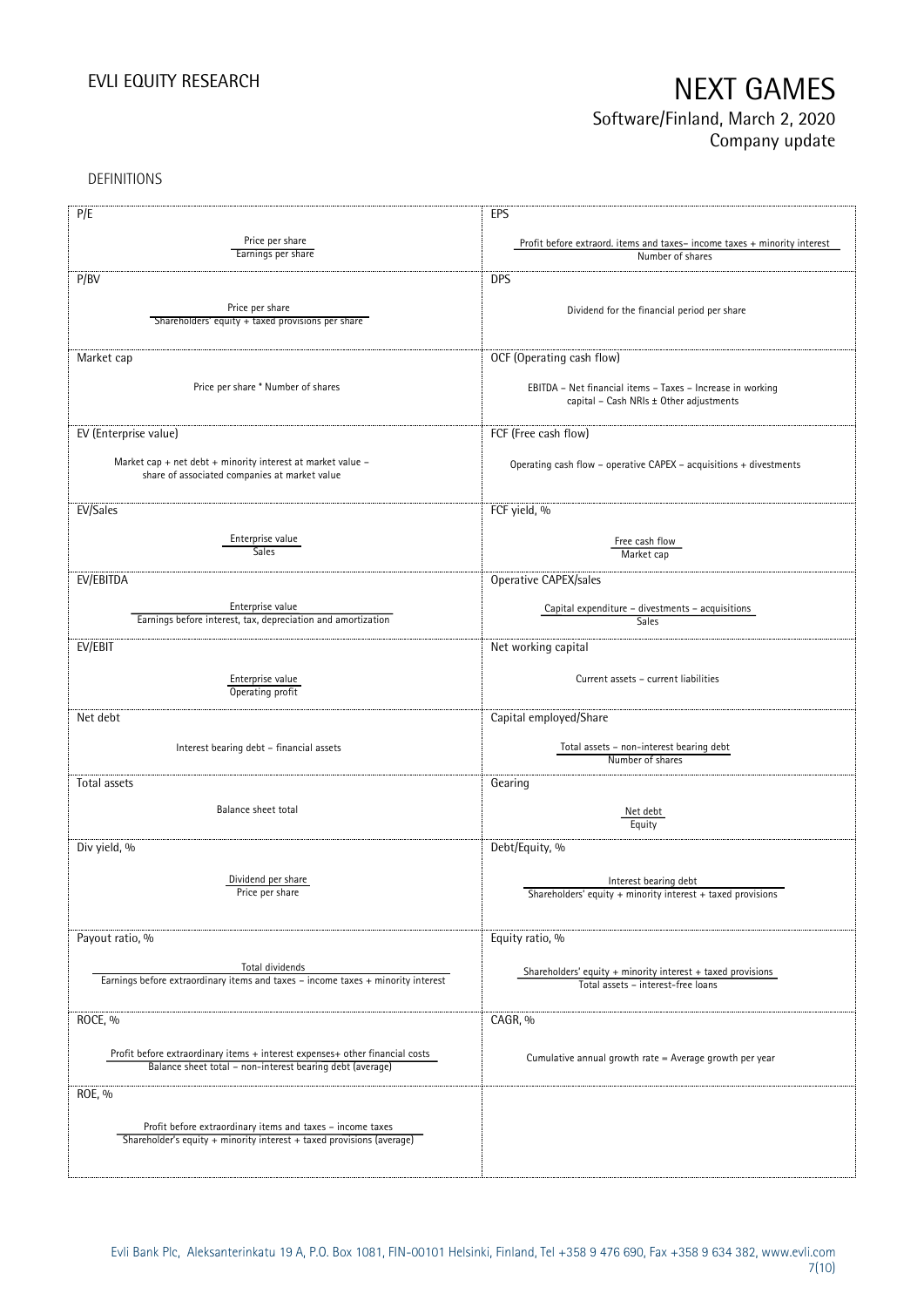### Important Disclosures

Evli Research Partners Plc ("ERP") uses 12-month target prices. Target prices are defined by utilizing analytical techniques based on financial theory including (but not limited to) discounted cash flow analysis and comparative valuation. The selection of valuation methods depends on different circumstances. Target prices may be altered on the basis of new information coming to light in the underlying company or changes in interest rates, changes in foreign exchange rates, other securities prices or market indices or outlook for the aforementioned factors or other factors that may change the conditions of financial markets. Recommendations and changes by analysts are available at [Analysts' recommendations and ratings revisions](https://research.evli.com/JasperAllModels.action?authParam=key;461&authParam=x;G3rNagWrtf7K&authType=3).

Investment recommendations are defined as follows:

| Target price compared to share price | Recommendation |
|--------------------------------------|----------------|
| $<-10.96$                            | SELL.          |
| $-10 - (+10)$ %                      | HOI D          |
| $> 10\%$                             | <b>BUY</b>     |

ERP's investment recommendation of the analyzed company is updated at least 2 timer per year.



The graph above shows the distribution of ERP's recommendations of companies under coverage in 1st of February 2019. If recommendation is not given, it is not mentioned here.

### Name(s) of the analyst(s): Salokivi

This research report has been prepared by Evli Research Partners Plc ("ERP" or "Evli Research"). ERP is a subsidiary of Evli Bank Plc. Production of the investment recommendation has been concluded on 2.3.2020, 7.15. This report has been published on 2.3.2020, 8:00.

None of the analysts contributing to this report, persons under their guardianship or corporations under their control have a position in the shares of the company or related securities.

The date and time for any price of financial instruments mentioned in the recommendation refer to the previous trading day's closing price(s) unless otherwise stated in the report.

Each analyst responsible for the content of this report assures that the expressed views accurately reflect the personal views of each analyst on the covered companies and securities. Each analyst assures that (s)he has not been, nor are or will be, receiving direct or indirect compensation related to the specific recommendations or views contained in this report.

Companies in the Evli Group, affiliates or staff of companies in the Evli Group, may perform services for, solicit business from, hold long or short positions in, or otherwise be interested in the investments (including derivatives) of any company mentioned in the publication or report.

Neither ERP nor any company within the Evli Group have managed or co-managed a public offering of the company's securities during the last 12 months prior to, received compensation for investment banking services from the company during the last 12 months prior to the publication of the research report.

ERP may pursue an assignment from the issuer(s) of the financial instruments mentioned in the recommendation or this report. These assignments may have a limited economic or financial impact on ERP and/or Evli. Under such assignments ERP may perform services including, but not limited to, arranging investor meetings or –events, investor relations communication advisory and production of research material.

ERP has signed an agreement with the issuer of the financial instruments mentioned in the recommendation, which includes production of research reports. This assignment has a limited economic and financial impact on ERP and/or Evli. Under the assignment ERP performs services including, but not limited to, arranging investor meetings or –events, investor relations communication advisory and production of research material.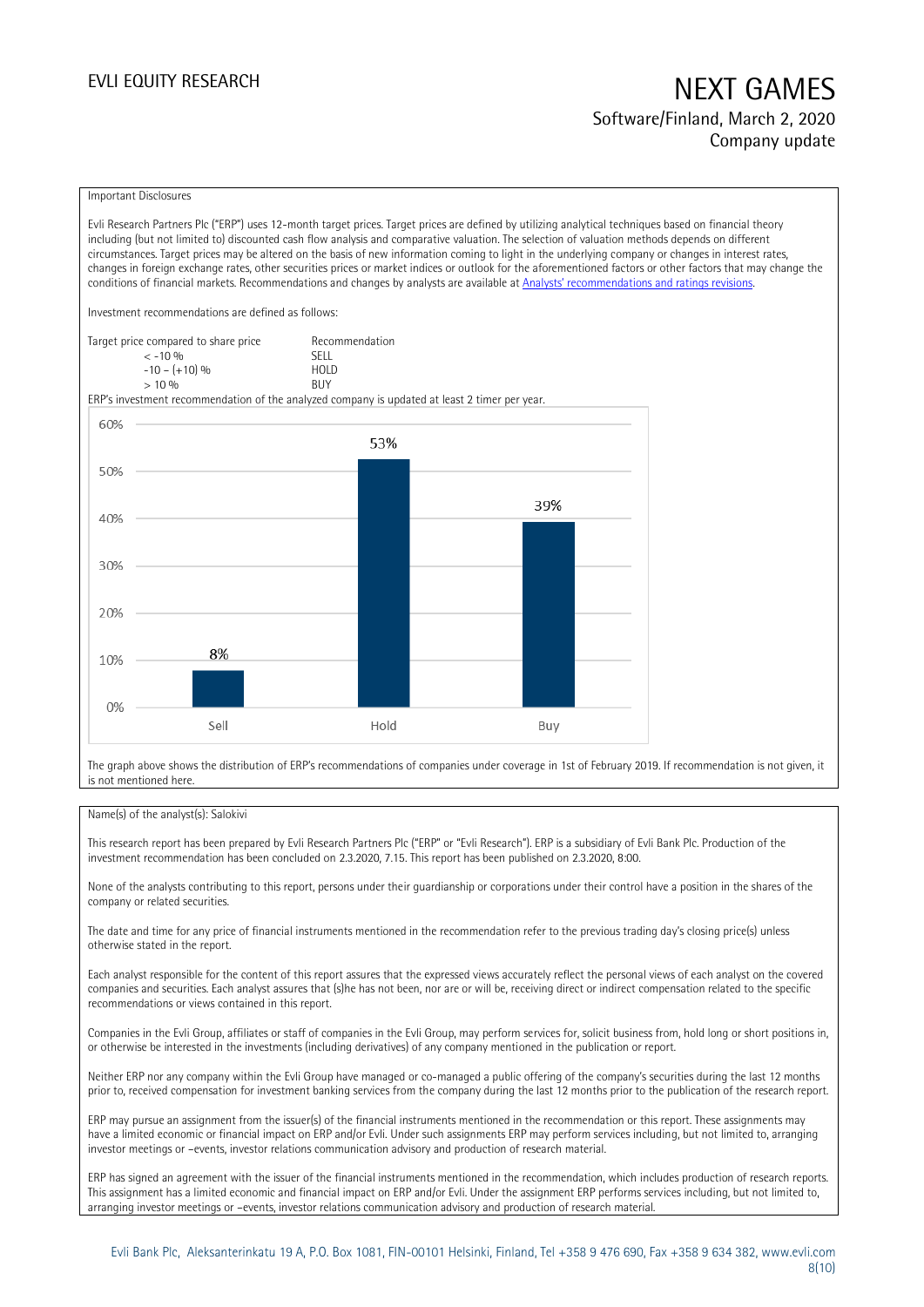ERP or another company within the Evli Group does not have an agreement with the company to perform market making services.

For the prevention and avoidance of conflicts of interests with respect to this report, there is an information barrier (Chinese wall) between Investment Research and Corporate Finance units concerning unpublished investment banking services to the company. The remuneration of the analyst(s) is not tied directly or indirectly to investment banking transactions performed by Evli Bank Plc or any company within Evli Group.

This report has not been disclosed to the company prior to its dissemination.

This report is provided and intended for informational purposes only and may not be used or considered under any circumstances as an offer to sell or buy any securities or as advice to trade any securities.

This report is based on sources ERP considers to be correct and reliable. The sources include information providers Reuters and Bloomberg, stock-exchange releases from the companies and other company news, Statistics Finland and articles in newspapers and magazines. However, ERP does not guarantee the materialization, correctness, accuracy or completeness of the information, opinions, estimates or forecasts expressed or implied in the report. In addition, circumstantial changes may have an influence on opinions and estimates presented in this report. The opinions and estimates presented are valid at the moment of their publication and they can be changed without a separate announcement. Neither ERP nor any company within the Evli Group are responsible for amending, correcting or updating any information, opinions or estimates contained in this report. Neither ERP nor any company within the Evli Group will compensate any direct or consequential loss caused by or derived from the use of the information represented in this publication.

All information published in this report is for the original recipient's private and internal use only. ERP reserves all rights to the report. No part of this publication may be reproduced or transmitted in any form or by any means, electronic, mechanical, photocopying, recording or otherwise, or stored in any retrieval system of any nature, without the written permission of ERP.

This report or its copy may not be published or distributed in Australia, Canada, Hong Kong, Japan, New Zealand, Singapore or South Africa. The publication or distribution of this report in certain other jurisdictions may also be restricted by law. Persons into whose possession this report comes are required to inform themselves about and to observe any such restrictions.

Evli Bank Plc is not registered as a broker-dealer with the U. S. Securities and Exchange Commission ("SEC"), and it and its analysts are not subject to SEC rules on securities analysts' certification as to the currency of their views reflected in the research report. Evli Bank is not a member of the Financial Industry Regulatory Authority ("FINRA"). It and its securities analysts are not subject to FINRA's rules on Communications with the Public and Research Analysts and Research Reports and the attendant requirements for fairness, balance and disclosure of potential conflicts of interest. This research report is only being offered in U.S. by Auerbach Grayson & Company, LLC (Auerbach Grayson) to Major U.S. Institutional Investors and is not available to, and should not be used by, any U.S. person or entity that is not a Major U.S. Institutional Investor. Auerbach Grayson is a broker-dealer registered with the U.S. Securities and Exchange Commission and is a member of the FINRA. U.S. entities seeking more information about any of the issuers or securities discussed in this report should contact Auerbach Grayson. The securities of non-U.S. issuers may not be registered with or subject to SEC reporting and other requirements.

ERP is not a supervised entity but its parent company Evli Bank Plc is supervised by the Finnish Financial Supervision Authority.